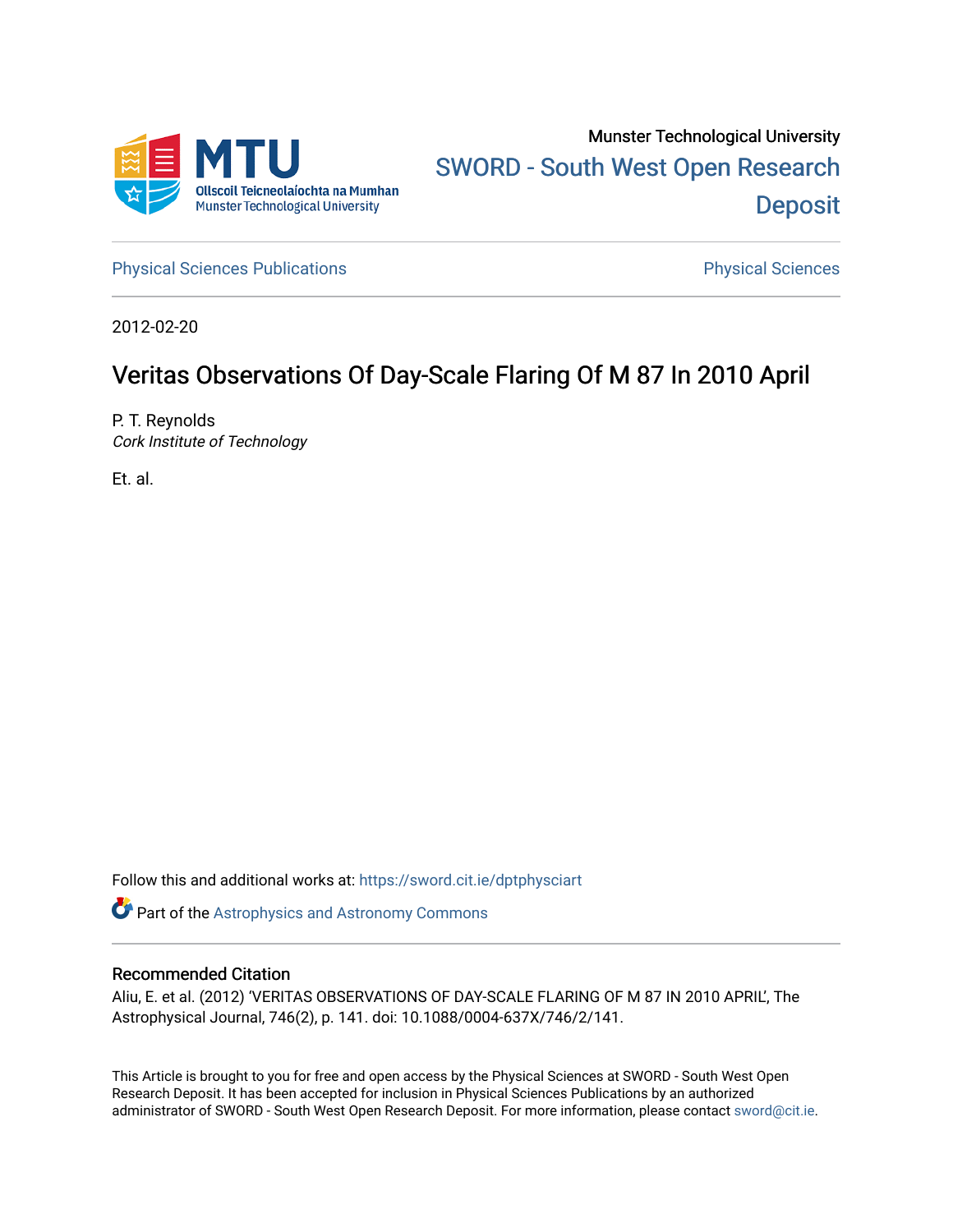## VERITAS OBSERVATIONS OF DAY-SCALE FLARING OF M 87 IN 2010 APRIL

E. ALIU<sup>1</sup>, T. Arlen<sup>2</sup>, T. Aune<sup>3</sup>, M. Beilicke<sup>4</sup>, W. Benbow<sup>5</sup>, A. Bouvier<sup>3</sup>, S. M. Bradbury<sup>6</sup>, J. H. Buckley<sup>4</sup>, V. Bugaev<sup>4</sup>, K. BYRUM<sup>7</sup>, A. CANNON<sup>8</sup>, A. CESARINI<sup>9</sup>, L. CIUPIK<sup>10</sup>, E. COLLINS-HUGHES<sup>8</sup>, M. P. CONNOLLY<sup>9</sup>, W. CUI<sup>11</sup>, R. DICKHERBER<sup>4</sup>, C. Duke<sup>12</sup>, M. Errando<sup>1</sup>, A. Falcone<sup>13</sup>, J. P. Finley<sup>11</sup>, G. Finnegan<sup>14</sup>, L. Fortson<sup>15</sup>, A. Furniss<sup>3</sup>, N. Galante<sup>5</sup>, D. Gall<sup>16</sup>, S. Godambe<sup>14</sup>, S. Griffin<sup>17</sup>, J. Grube<sup>10</sup>, R. Guenette<sup>17</sup>, G. Gyuk<sup>10</sup>, D. Hanna<sup>17</sup>, J. Holder<sup>18</sup>, H. Huan<sup>19</sup>, G. Hughes<sup>20</sup>, C. M. Hui<sup>14</sup>, T. B. Humensky<sup>21</sup>, A. Imran<sup>22</sup>, P. Kaaret<sup>16</sup>, N. Karlsson<sup>15</sup>, M. Kertzman<sup>23</sup>, D. Kieda<sup>14</sup>, H. Krawczynski<sup>4</sup>, F. KRENNRICH<sup>22</sup>, M. J. LANG<sup>9</sup>, S. LEBOHEC<sup>14</sup>, A. S MADHAVAN<sup>22</sup>, G. MAIER<sup>20</sup>, P. MAJUMDAR<sup>2</sup>, S. MCARTHUR<sup>4</sup>, A. McCann<sup>17</sup>, P. MORIARTY<sup>24</sup>, R. MUKHERJEE<sup>1</sup>, P. D. NUÑEZ<sup>14</sup>, R. A. Ong<sup>2</sup>, M. Orr<sup>22</sup>, A. N. Otte<sup>25</sup>, N. Park<sup>19</sup>, J. S. Perkins<sup>26,27</sup>, A. Pichel<sup>28</sup>, M. Pohl<sup>20</sup>, <sup>20</sup>, 29, H. Prokoph<sup>20</sup>, J. Quinn<sup>8</sup>, K. Ragan<sup>17</sup>, L. C. Reyes<sup>30</sup>, P. T. Reynolds<sup>31</sup>, E. Roache<sup>5</sup>, H. J. Rose<sup>6</sup>, J. Ruppel<sup>20, 29</sup>, D. B. SAXON<sup>18</sup>, M. SCHROEDTER<sup>5</sup>, G. H. SEMBROSKI<sup>11</sup>, G. D. ŞENTÜRK<sup>21</sup>, C. SKOLE<sup>20</sup>, D. STASZAK<sup>17</sup>, G. TEŠIĆ<sup>17</sup>, M. THEILING<sup>11</sup>, S. THIBADEAU<sup>4</sup>, K. TSURUSAKI<sup>16</sup>, J. TYLER<sup>17</sup>, A. VARLOTTA<sup>11</sup>, V. V. VASSILIEV<sup>2</sup>, S. VINCENT<sup>14</sup>, M. VIVIER<sup>18</sup>, S. P. WAKELY<sup>19</sup>, J. E. WARD<sup>8</sup>, T. C. WEEKES<sup>5</sup>, A. WEINSTEIN<sup>22</sup>, T. WEISGARBER<sup>19</sup>, D. A. WILLIAMS<sup>3</sup>, AND B. ZITZER<sup>11</sup>  $1$  Department of Physics and Astronomy, Barnard College, Columbia University, NY 10027, USA  $2$  Department of Physics and Astronomy, University of California, Los Angeles, CA 90095, USA <sup>3</sup> Santa Cruz Institute for Particle Physics and Department of Physics, University of California, Santa Cruz, CA 95064, USA  $4$  Department of Physics, Washington University, St. Louis, MO 63130, USA  $5$  Fred Lawrence Whi <sup>9</sup> School of Physics, National University of Ireland Galway, University Road, Galway, Ireland  $^{10}$  Astronomy Department, Adler Planetarium and Astronomy Museum, Chicago, IL 60605, USA <sup>11</sup> Department of Physics, Purdue <sup>13</sup> Department of Astronomy and Astrophysics, 525 Davey Lab, Pennsylvania State University, University Park, PA 16802, USA <sup>14</sup> Department of Physics and Astronomy, University of Utah, Salt Lake City, UT 84112, USA; cmhu <sup>14</sup> Department of Physics and Astronomy, University of Utah, Salt Lake City, UT 84112, USA; [cmhui@physics.utah.edu](mailto:cmhui@physics.utah.edu)<br>
<sup>15</sup> School of Physics and Astronomy, University of Mimesota, Mimeapois, MN 55455, USA<br>
<sup>16</sup> Department

*Received 2011 September 16; accepted 2011 December 3; published 2012 February 1*

#### ABSTRACT

VERITAS has been monitoring the very-high-energy (VHE; *>* 100 GeV) gamma-ray activity of the radio galaxy M 87 since 2007. During 2008, flaring activity on a timescale of a few days was observed with a peak flux of  $(0.70 \pm 0.16) \times 10^{-11}$  cm<sup>-2</sup> s<sup>-1</sup> at energies above 350 GeV. In 2010 April, VERITAS detected a flare from M 87 with peak flux of  $(2.71 \pm 0.68) \times 10^{-11}$  cm<sup>-2</sup> s<sup>-1</sup> for  $E > 350$  GeV. The source was observed for six consecutive nights during the flare, resulting in a total of 21 hr of good-quality data. The most rapid flux variation occurred on the trailing edge of the flare with an exponential flux decay time of  $0.90_{-0.15}^{+0.22}$  days. The shortest detected exponential rise time is three times as long, at 2.87<sup>+1.65</sup> days. The quality of the data sample is such that spectral analysis can be performed for three periods: rising flux, peak flux, and falling flux. The spectra obtained are consistent with power-law forms. The spectral index at the peak of the flare is equal to  $2.19 \pm 0.07$ . There is some indication that the spectrum is softer in the falling phase of the flare than the peak phase, with a confidence level corresponding to 3.6 standard deviations. We discuss the implications of these results for the acceleration and cooling rates of VHE

electrons in M 87 and the constraints they provide on the physical size of the emitting region.

*Key words:* galaxies: individual (M 87, VER J1230+123) – gamma rays: galaxies

*Online-only material:* color figures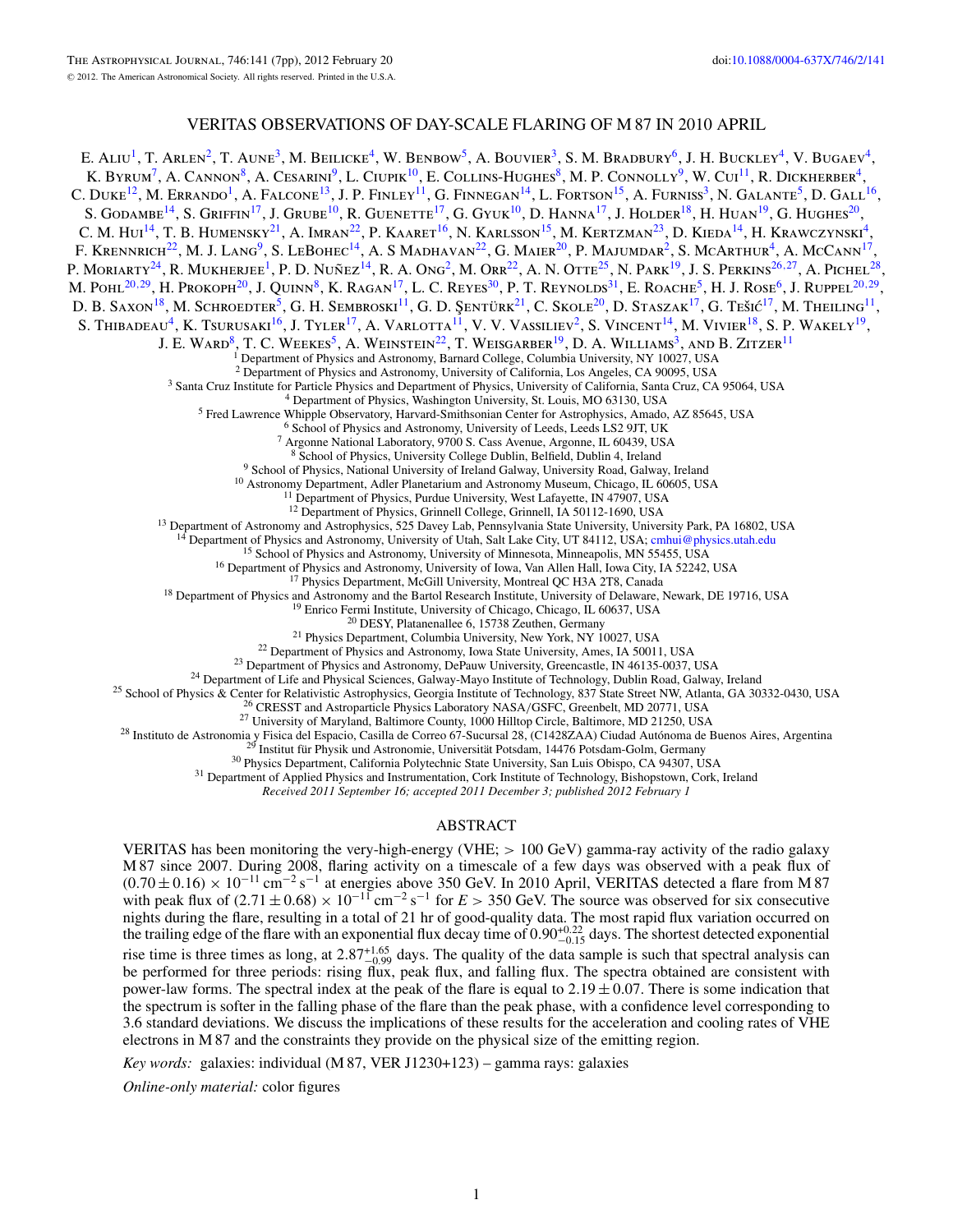#### 1. INTRODUCTION

M 87 is a giant radio galaxy located in the Virgo cluster at a distance of 16.7 Mpc (Mei et al. [2007\)](#page-7-0). It is believed to harbor a supermassive black hole of mass  $(3.2 \pm 0.9) \times 10^9 M_{\odot}$ (Macchetto et al. [1997\)](#page-7-0), derived from gas kinematics, or  $(6.6 \pm 0.4) \times 10^9$   $M_{\odot}$  (Gebhardt et al. [2011\)](#page-7-0), derived from stellar kinematics. Its jet is misaligned with the line of sight; this, along with the proximity of M 87, allows for detailed observations of its structure in the radio (e.g., Cheung et al. [2007\)](#page-7-0), optical (e.g., Biretta et al. [1999\)](#page-7-0), and X-ray (e.g., Marshall et al. [2002;](#page-7-0) Wilson & Yang [2002\)](#page-7-0) wavebands. Apparent superluminal motion is observed in the radio and optical wavebands (Biretta et al. [1995,](#page-7-0) [1999\)](#page-7-0). Month-scale flaring activity has been observed in various energy ranges at the nucleus and at HST-1, the jet feature closest to the nucleus (Perlman et al. [2003;](#page-7-0) Harris et al. [2009\)](#page-7-0). The jet knot HST-1 is located 0.85 arcsec ( $\approx$ 69 pc projected) from the nucleus and is resolved from the nucleus in the radio, optical, and X-ray energy bands.

Very-high-energy (VHE) gamma-ray emission from M 87 was first detected by HEGRA in 1998*/*1999 at energies above 730 GeV (Aharonian et al. [2003\)](#page-7-0) and has since been confirmed by H.E.S.S. (Aharonian et al. [2006\)](#page-7-0), VERITAS (Acciari et al. [2008\)](#page-7-0), and MAGIC (Albert et al. [2008\)](#page-7-0). The first gamma-ray flaring activity from M 87 was reported by H.E.S.S. in 2005, with the flux varying on a timescale of days. The angular resolution of current ground-based gamma-ray instruments is not sufficient to distinguish the different morphological features in M 87, which is therefore detected as a point-like source in VHE gamma rays. However, given the short timescale of the flare, the characteristic size of the gamma-ray emitting region (or of moving regions of low gamma-ray opacity between us and the emitting region) is constrained by the light crossing time of these features and the relativistic Doppler factor of their motion in the observer's reference frame. Under the size constraint, the two most likely regions for gamma-ray production are the unresolved nucleus and the HST-1 knot (Aharonian et al. [2006;](#page-7-0) Cheung et al. [2007\)](#page-7-0).

During the 2005 gamma-ray flare observed by H.E.S.S., *Chandra* reported historically maximal flaring from HST-1 (Harris et al. [2006\)](#page-7-0). Through the causality argument, the timescale of the enhanced TeV emission implies an emission region size of about  $R \le 5 \times 10^{15} \delta$  cm, where  $\delta$  is the Doppler factor of the radiating region. Aharonian et al. [\(2006\)](#page-7-0) preferred the nucleus over HST-1 as the VHE gamma-ray production region due to an unrealistically small opening angle (∼1*.*5 × 10−<sup>3</sup> *δ* deg) required to channel energy from the central object to the HST-1 knot. However, the Very Long Baseline Array (VLBA) imaged compact knots in HST-1 that are not resolved with semi-minor axes  $\leq 5 \times 10^{17}$  cm (Cheung et al. [2007\)](#page-7-0), and Stawarz et al. [\(2006\)](#page-7-0) proposed jet reconfinement at the HST-1 location, which can in turn produce TeV emission. Therefore, HST-1 remains a candidate for TeV emission. However, a VHE gamma-ray flare in 2008 coincided with the historical maximal X-ray flux from the nucleus detected by *Chandra*, while HST-1 remained in a low state at that time and its X-ray flux was below that of the nucleus. In addition, increasing radio flux from the nucleus, but not from the jet, was observed by the VLBA, lasting up to two months past the VHE gamma-ray flare (Acciari et al. [2009\)](#page-7-0). The 2008 observations therefore favor the nucleus as the origin of the VHE gamma-ray emission.

After the launch of the *Fermi Gamma-ray Space Telescope* in the summer of 2008, M 87 was also detected in the MeV–GeV

energy range by the *Fermi* Large Area Telescope (LAT; Abdo et al. [2009\)](#page-7-0). However, no significant flaring activity was detected in 2009 at any wavelength.

M 87 has been monitored every year in VHE gamma rays since 2003 by at least one of the three major atmospheric-Cherenkov telescope arrays—H.E.S.S., MAGIC, and VERI-TAS. In 2010, VHE flaring activity up to 20% of the Crab Nebula flux was detected from M 87 in the span of several days (Ong & Mariotti [2010\)](#page-7-0), and gamma-ray, X-ray, optical, and radio observations were subsequently triggered. Detailed results from the VERITAS observations are presented in this paper, and the multiwavelength light curve will be presented in a separate publication (Abramowski et al. [2011\)](#page-7-0).

#### 2. OBSERVATIONS AND ANALYSIS

VERITAS is an array of four 12 m diameter imaging atmospheric Cherenkov telescopes located at the Fred Lawrence Whipple Observatory in southern Arizona, 1.3 km above sea level. The telescopes are situated approximately 100 m apart, forming a convex quadrilateral. Each telescope is equipped with a camera of 499 photomultiplier tubes (PMTs) arranged in a hexagonal lattice covering a field of view with a diameter of 3°.5. The array is sensitive to photons with energy from  $\sim$ 150 GeV to more than 30 TeV, with an angular resolution of ∼0<sup>°</sup>. 1 and an effective area of  $\sim 10^5$  m<sup>2</sup> at 1 TeV. Further description of the VERITAS observatory and its performance are given in Perkins et al. [\(2009\)](#page-7-0) and Holder et al. [\(2006\)](#page-7-0).

M 87 was observed between 2009 December and 2010 May for 53.1 hr. Observations were conducted at a range of zenith angles between 19◦ and 40◦, with low elevation excursions (up to  $60^\circ$  from zenith) during the nights of April 9 through 11 when episodes of flaring were detected. More than 95% of the data were taken with the full four-telescope array and the remainder with a three-telescope sub-array. To enable simultaneous estimation of source and background signals, the data were accumulated in "wobble mode" for which the source is offset from the camera center by  $0^\circ$ .5 in alternating directions every 20 minutes. The analysis presented in this paper is based on 44.6 hr of live time which satisfied data quality and integrity selection criteria.

The data are analyzed with the algorithm described in Acciari et al. [\(2010\)](#page-7-0). Atmospheric gamma-ray shower images are first corrected for dispersion in PMT gain and timing using information obtained from nightly laser calibrations (Hanna [2008\)](#page-7-0). Then, an image-cleaning process is applied to select pixels with a signal significantly above the night-sky background level. After cleaning, the images are parameterized (Hillas [1985\)](#page-7-0) and the shower direction is reconstructed using the stereoscopic technique (Hofmann et al. [1999\)](#page-7-0). Events are then selected as gammaray-like if at least three camera images pass selection criteria optimized for a source with 1% of the Crab Nebula flux. The results reported in this paper have all been confirmed by an independent secondary analysis package described in Daniel [\(2008\)](#page-7-0).

#### 3. RESULTS

During the six-month observation period, M 87 was detected at a level of 25.6 standard deviation  $(\sigma)$  above the background, with an average flux of  $(5.44 \pm 0.30) \times 10^{-12}$  photon cm<sup>-2</sup> s<sup>-1</sup> at energies above 350 GeV, equivalent to 5% of the Crab Nebula flux above 350 GeV. The following sub-sections first present the daily light curve obtained over six months of observation, then the April flaring episode light curve binned in 20 minute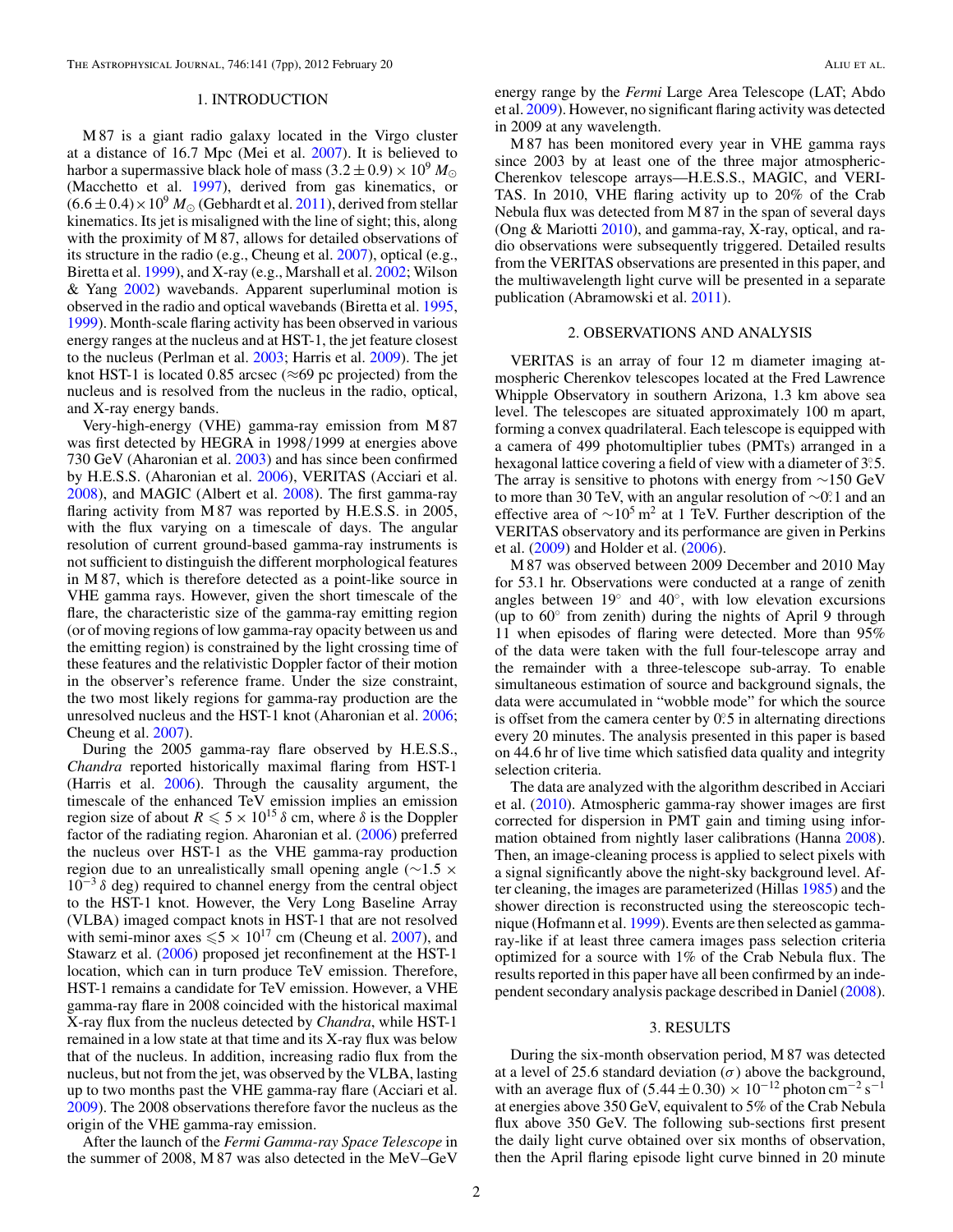

Figure 1. Daily light curve of M 87 observed by VERITAS in 2010. Clear evidence of flaring activity is seen in 2010 April (MJD 55291–55298). Trigger alerts sent by MAGIC on February 10 (MJD 55237) and by VERITAS and MAGIC on April 9 (MJD 55295) are indicated by vertical lines. The average nightly flux during the peak of the flare exceeds 10% of the Crab Nebula flux at the same energy threshold of 350 GeV. A constant spectral index of 2.5 was assumed for the daily flux calculation. (A color version of this figure is available in the online journal.)

intervals, followed by the timescale and spectral analyses of the April flare.

#### *3.1. Daily Flux Over a Six-month Period*

Figure 1 shows the daily flux recorded by VERITAS between 2009 December and 2010 May. Applying a constant-flux fit to the daily light curve gives a  $\chi^2$ /dof value of 269.4/29, a strong indication that the flux was not constant during the observation period.

In 2010 February, the MAGIC Collaboration reported an increased activity of M 87 with more than 10% of the Crab Nebula flux on February 9 (Mariotti [2010\)](#page-7-0). At that time, VERITAS observations were hampered by poor weather conditions, but M 87 was detected by VERITAS in a typical state two nights after the MAGIC alert. In 2010 April, VERITAS detected M 87 with an elevated flux during a week of observations between April 5 and 11 and triggered subsequent multiwavelength observations (Ong & Mariotti [2010\)](#page-7-0).

#### *3.2. The 2010 April Flare*

Figure [2](#page-4-0) shows the light curve binned in 20 minute intervals during the flare. Observations around the peak of the flare were carried out up to high zenith angles; this reduces the sensitivity at low energies, and as a result, the data points taken at the end of April 10 and the beginning of April 11 have larger uncertainties. The flaring episode began with increasing flux during the nights of April 5 and 6, reaching 10% of the Crab Nebula flux on April 8. On the following three nights, M 87 was observed for more than five hours each night. The average flux on April 9 and 10 was 15% of the Crab Nebula flux, reaching as much as 20% of the Crab Nebula flux in individual 20 minute bins. The average flux on April 11 was 5% of the Crab Nebula flux. VERITAS continued to monitor M 87 for two hours each night from April 12 to 15, when the flux level returned to a few percent of the Crab Nebula flux, comparable to the low-state flux measured in the past. All flux comparison with the Crab Nebula is at energies above 350 GeV.

#### *3.2.1. Flux Variability Timescale Analysis*

Using the data from April 9 and 10 (MJD 55295 and 55296) when maximal activity occurred, we searched for variability within each night. On April 9, fifteen 20 minute exposures were taken in total and a constant-flux fit yields a  $\chi^2$ /dof value of 9.3/14 and a corresponding  $\chi^2$  probability of 0.81. On April 10, twenty-one 20 minute exposures were taken and the constantflux fit gives a  $\chi^2$ /dof value of 19.8/20 and a corresponding  $\chi^2$ probability of 0.47. In order to investigate variability within a single day of observation in more detail, the wavelet analysis described by Price et al. [\(2011\)](#page-7-0) is applied to the April 9 and 10 data sets. The highest confidence level for the April 9 data set is obtained for a variability timescale of 80 minutes. However, the confidence level is only 86.2%, implying that on an 80 minute timescale, the evidence for variability is only at the level of 1*.*5*σ*. The highest confidence level for the April 10 data set is obtained for a variability timescale of 160 minutes at 97.5%, or 2*.*2*σ*. Therefore, no evidence for intra-night variability is found.

Figure [3](#page-5-0) shows the daily light curve of the April flaring episode. To characterize the timescales of the flare, an exponential function of the form  $\Phi = p_0 e^{(t-55290)/p_1}$  is fitted to different periods of the April daily light curve by  $\chi^2$  minimization. The parameter  $p_1$  represents the characteristic time of the flux variation. For the days leading up to the flare (MJD 55291–55295, April 5–9), the minimal *χ*<sup>2</sup>*/*dof value of 0.3/2 is obtained for  $p_1 = 2.87$  days. The error bars of the fit parameters  $p_0$  and  $p_1$  are determined by finding the parameter ranges with  $\chi^2$  between  $\chi^2_{\text{min}}$  and  $\chi^2_{\text{min}}$  + 2.30, where  $\chi^2_{\text{min}}$  is the smallest  $\chi^2$  value. The same  $\chi^2$  calculation is repeated for data from the peak flux onward. The details are presented in Table [1.](#page-4-0) For the period between MJD 55296 and 55304 (April 10–18), the exponential decay time is  $1.12_{-0.26}^{+0.31}$  days. An even shorter decay time of  $0.90^{+0.22}_{-0.15}$  days is obtained by restricting the fit to the period between MJD 55296 and 55298 (April 10–12). To investigate the possibility of a second flare between MJD 55299 and 55301, a constant-flux fit is applied to data points between MJD 55298 and 55304 (April 12–18). The *χ*<sup>2</sup>*/*dof value of the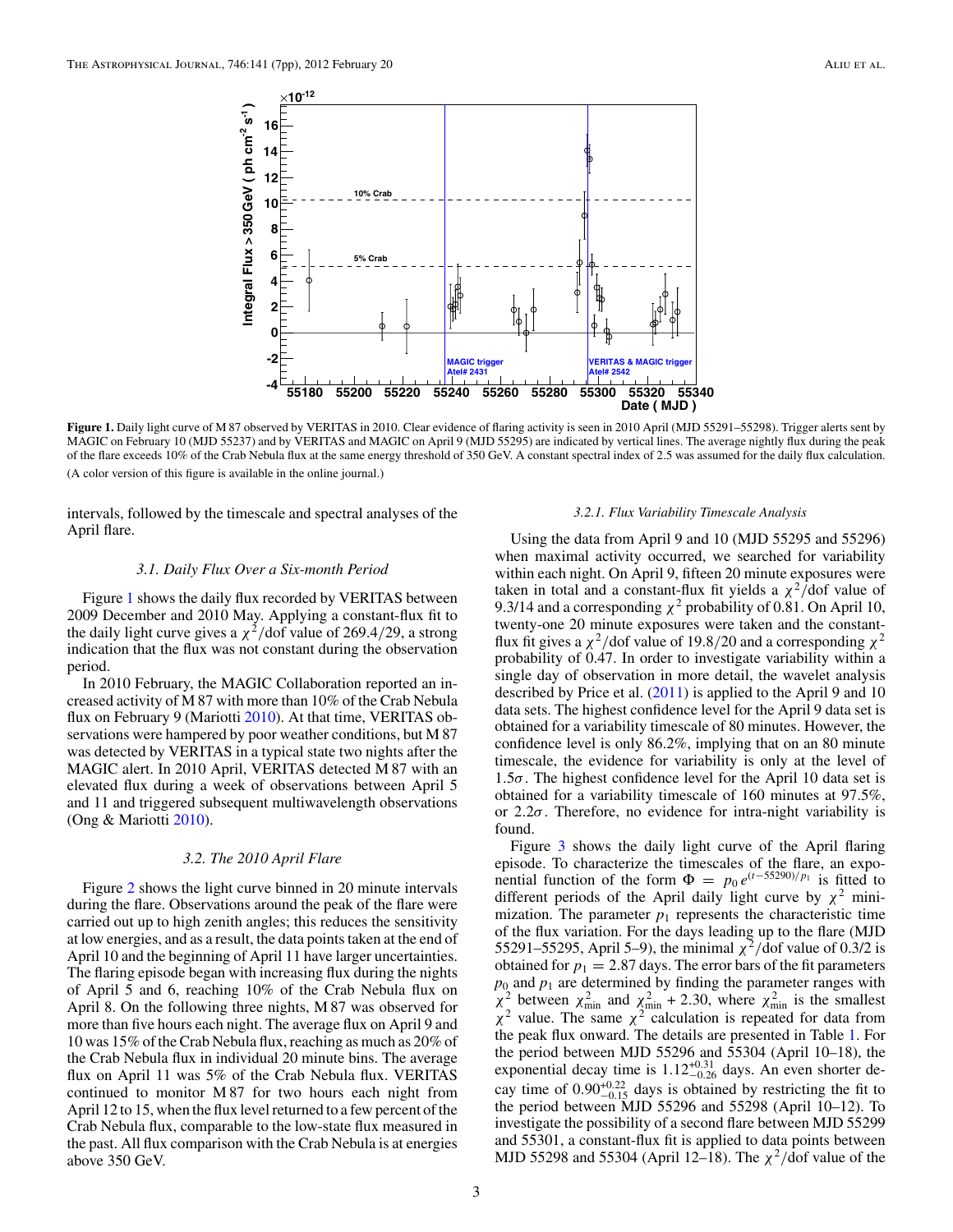<span id="page-4-0"></span>

**Figure 2.** VERITAS light curve with 20 minute binning during the flare period between 2010 April 5 and April 12 (MJD 55291–55298). The flux scale is the same for all six panels, and dashed lines indicating 5%, 10%, and 20% of the Crab Nebula flux are included. A constant spectral index of 2.5 was assumed for the flux calculation.

| Table 1                                                                                                                 |  |  |  |  |  |  |
|-------------------------------------------------------------------------------------------------------------------------|--|--|--|--|--|--|
| $\chi^2$ Minimized Parameters of the April Flare Light Curve in Figure 3 (Fit Function $\Phi = p_0 e^{(t-55290)/p_1}$ ) |  |  |  |  |  |  |

| Period (MJD) | $\chi^2$ /dof | $\chi^2$ Probability | $p_0$ (cm <sup>-2</sup> s <sup>-1</sup> ) | $p_1$ (days)              |
|--------------|---------------|----------------------|-------------------------------------------|---------------------------|
| 55291-55295  | 0.3/2         | 0.88                 | $2.20_{-1.34}^{+1.86} \times 10^{-12}$    | $2.87^{+1.65}_{-0.99}$    |
| 55296-55304  | 23.7/6        | $6.0 \times 10^{-4}$ | $3.61_{-2.61}^{+17.64} \times 10^{-9}$    | $-(1.12_{-0.26}^{+0.31})$ |
| 55296-55298  | 2.11/1        | 0.15                 | $1.48_{-1.32}^{+4.62} \times 10^{-8}$     | $-(0.90^{+0.22}_{-0.15})$ |

**Notes.** The error bars of  $p_0$  and  $p_1$  are statistical only.

constant-flux fit is 9.6/4 with a corresponding  $\chi^2$  probability of 0.05. In spite of this low confidence level for the constantflux hypothesis, there is nevertheless insufficient evidence to confirm the presence of a second, separated flare component around MJD 55299–55301 (April 13–15).

### *3.2.2. Spectral Analysis*

Figure [4](#page-5-0) shows the spectra measured during the rising period between April 5 and 8 (MJD 55291–55294), during the peak on April 9 and 10 (MJD 55295–55296), and during the falling period between April 11 and 15 (MJD 55297–55301).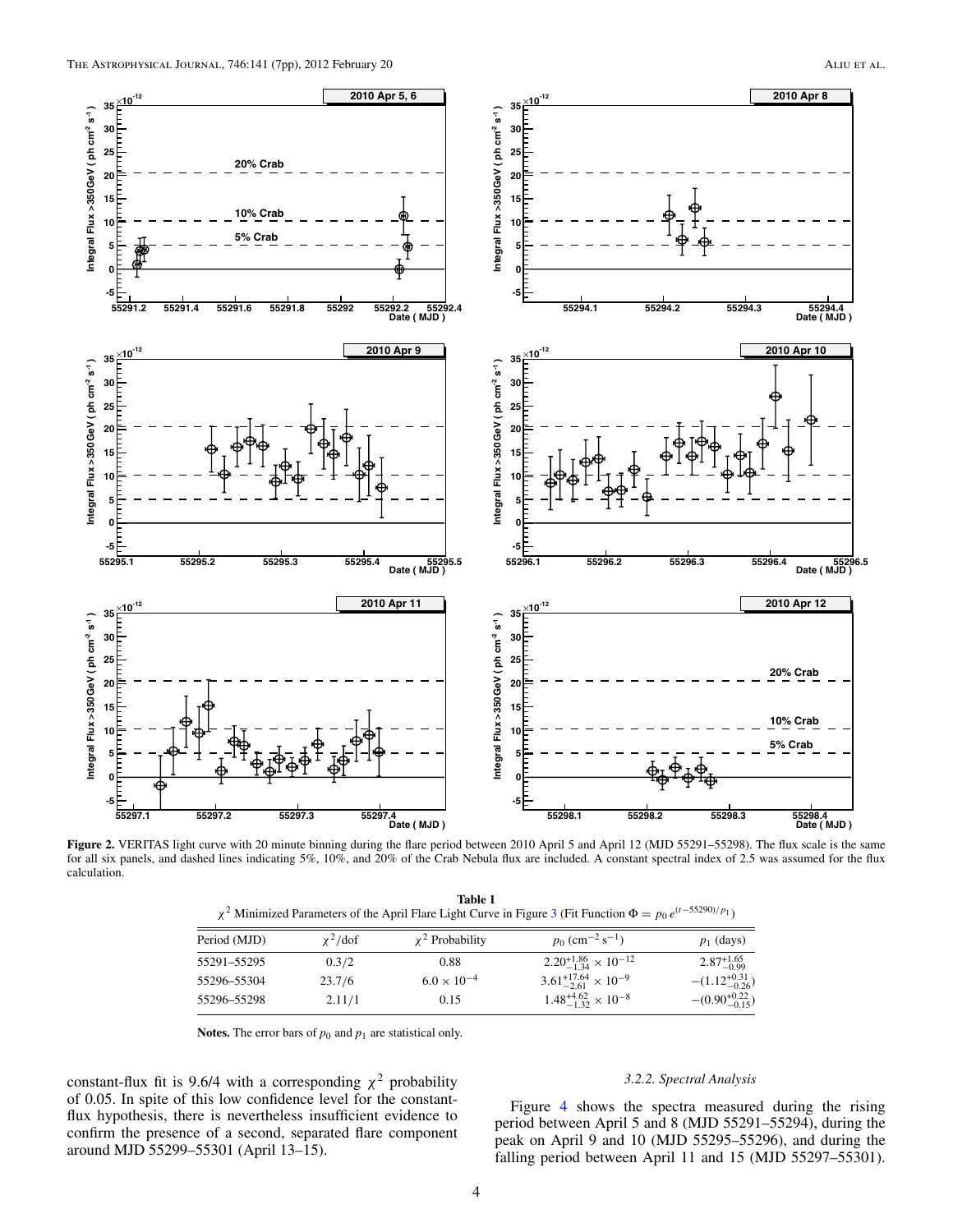<span id="page-5-0"></span>

**Figure 3.** Fits to the 2010 April VHE gamma-ray light curve of M 87 leading up to the flare and trailing the flare, with fit errors included and shown as shaded regions.<br>The exponential timescale is  $2.87^{+1.65}_{-0.99}$  d



**Figure 4.** Spectral measurements during three periods: leading up to the flare (MJD 55291–55294, April 5–8), peak of the flare (MJD 55295, 55296, April 9 and 10), and trailing the flare (MJD 55297–55301, April 11–15). The lines are power-law fits to the data, with the values for the flux normalization constant and the spectral index given in Table 2.

(A color version of this figure is available in the online journal.)

**Table 2** Spectral Power-law Fit Parameters and Hardness Ratios for the Three Periods of the M 87 Flare in 2010 April: Rising, Peak, and Falling

| Periods | <b>MJD</b> Date | Flux Normalization<br>Constant $\Phi_0$<br>$10^{-12}$ (cm <sup>-2</sup> s <sup>-1</sup> TeV <sup>-1</sup> ) | Spectral Index  | $\chi^2$ /dof | Hardness Ratio  |
|---------|-----------------|-------------------------------------------------------------------------------------------------------------|-----------------|---------------|-----------------|
| Rising  | 55291-55294     | $1.92 \pm 0.42$                                                                                             | $2.60 \pm 0.31$ | 4.1/4         | $0.35 \pm 0.12$ |
| Peak    | 55295-55296     | $4.71 \pm 0.29$                                                                                             | $2.19 \pm 0.07$ | 4.3/5         | $0.28 \pm 0.03$ |
| Falling | 55297-55301     | $1.10 \pm 0.16$                                                                                             | $2.62 \pm 0.18$ | 5.2/4         | $0.10 \pm 0.04$ |

**Notes.** Errors given are statistical only.

Power-law fits of the form  $\Phi = \Phi_0 (E/\text{TeV})^{-\Gamma}$  are applied to all three periods, and the corresponding power-law fit parameters are listed in Table 2. The spectral index of the peak period differs from that of the falling period by  $2.2\sigma$ , and from that of the rising period by  $1.3 \sigma$ . The peak period has the hardest spectrum of all three periods.

A hardness ratio (HR) test is also applied to investigate further the possibility of spectral variability between these three different periods. The HR may provide more sensitivity as it is obtained in a straightforward way from the energy distribution of the excess events, whereas the spectral index calculation requires multiple binning and fitting of the data. The HR used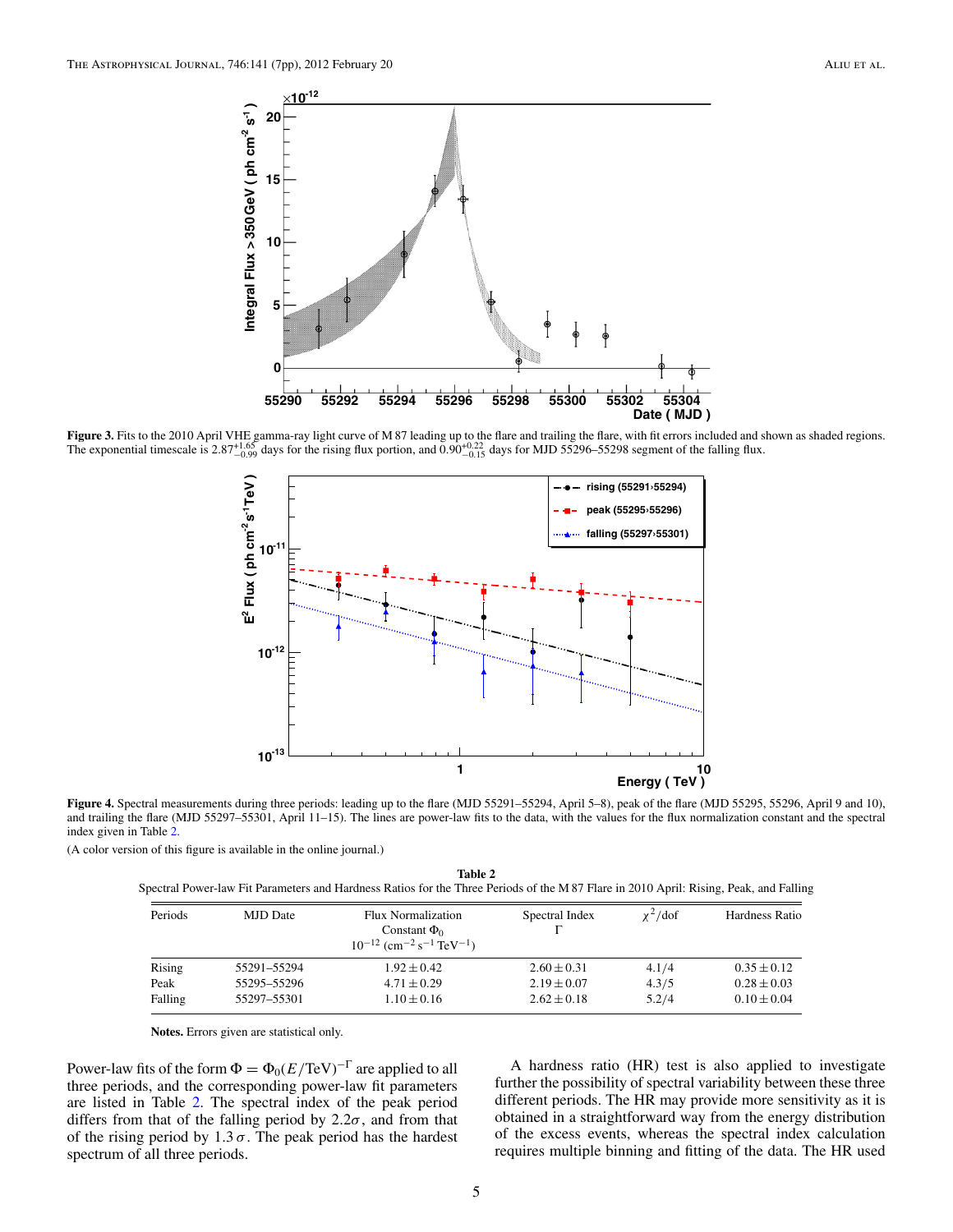

**Figure 5.** Spectral index vs. flux normalization constant using spectra from the three periods (rising, peak, and falling) and archival spectra from 2004 onward. The dashed line represents a constant fit with a  $\chi^2$  probability of 0.26, and the dash-dotted line represents a linear fit of the form  $\Gamma = p_0 + p_1 \log_{10} \Phi_0$  with a  $\chi^2$  probability of 0.52. The values of  $p_0$  and  $p_1$  are given in the text.

(A color version of this figure is available in the online journal.)

here is defined as the ratio of the integral flux in the energy range 1–10 TeV to that in the range 0*.*35–1 TeV. For the rising period,  $HR = 0.35 \pm 0.12$ ; for the peak period,  $HR = 0.28 \pm 0.03$ ; and for the falling period,  $HR = 0.10 \pm 0.04$  (see Table [2\)](#page-5-0). The HR for the peak period is found to be larger than that for the falling period with a statistical significance of 3*.*6*σ*, compared to the 2.2 $\sigma$  for the spectral index difference of the same time periods. The increased significance may result from a higher sensitivity of the HR to spectral variability. However, we also note that the HR for the rising period is 2*.*0*σ* larger than that for the falling period while the spectral indices from these periods are identical. This may be a result of statistical fluctuation due to the poor statistics of the rising period spectral measurements.

Figure 5 shows the spectral index  $(\Gamma)$  plotted against the flux normalization constant  $(\Phi_0)$  for the 2010 April flare spectra (open circles), together with archival VHE gamma-ray spectra from 2004 onward (Aharonian et al. [2006;](#page-7-0) Acciari et al. [2008,](#page-7-0) [2009,](#page-7-0) [2010;](#page-7-0) Albert et al. [2008\)](#page-7-0). A constant-flux fit to the 2010 April flare flux-index data yields a  $\chi^2$  probability of 0.05. A linear fit of the form  $\Gamma = p_0 + p_1 \log_{10} \Phi_0$  yields a  $\chi^2$  probability of 0.67, with the parameter  $p_1 = -0.72 \pm 0.30$ , which is 2*.*4*σ* away from zero. Although the fit may suggest a possible correlation between the spectral index and the flux normalization constant, the data do not provide definitive evidence for spectral variability during this flaring episode. Using all the flux-index data available since 2004, a constant-flux fit yields a  $\chi^2$ probability of 0.26, while a linear fit yields a  $\chi^2$  probability of 0.52 with  $p_1 = -0.27 \pm 0.13$ .

#### 4. DISCUSSION

VERITAS first detected M 87 in 2007 in a low state, with emission at ∼2% of the Crab Nebula flux above 250 GeV (Acciari et al. [2008\)](#page-7-0). In 2008, VERITAS detected flaring activity up to 10% of the Crab Nebula flux above 250 GeV during a joint monitoring campaign in which correlations between VHE gamma rays, X-ray, and radio (Acciari et al. [2009\)](#page-7-0) were found. In 2009, M 87 was observed to be in a low state again at ∼1% of the Crab Nebula flux above 250 GeV (Acciari et al. [2010\)](#page-7-0). In 2010 April, VERITAS observed the brightest emission ever seen

from M 87, with a flux up to 20% of the Crab Nebula flux above 350 GeV. In comparison to previous constraints from past flares (Aharonian et al. [2006;](#page-7-0) Albert et al. [2008;](#page-7-0) Acciari et al. [2010\)](#page-7-0), the 2010 VERITAS data set yields the fastest exponential fluxchanging time  $(0.90^{+0.22}_{-0.15}$  days) ever observed for M 87. This time constraint gives a new upper limit on the emission region size that is lower than those derived from previous observations. Using the exponential decay time, the emission region size has a radius of  $\bar{R} \le R_{var} = \delta c \Delta t = 2.3 \times 10^{15} \delta \text{ cm} \approx 1.3 \delta R_s$ , where  $R_s$  is the Schwarzschild radius of the M 87 black hole  $(= 2GM_{BH}/c^2 \approx 1.8 \times 10^{15}$  cm, with  $M_{BH} = 6.2 \times 10^9$   $M_{\odot}$ scaled from Gebhardt et al. [\(2011\)](#page-7-0) to the distance used in this paper) and  $\delta$  is the relativistic Doppler factor. As in earlier findings, this may point to the black hole vicinity as the actual origin of the VHE radiation. While an increased X-ray flux from the nucleus seems to support this hypothesis, no increase of the radio flux from the nucleus could be found (Abramowski et al. [2011\)](#page-7-0), in contrast to the contemporaneous radio and VHE gamma-ray flares observed in 2008 (Acciari et al. [2009\)](#page-7-0).

Another notable characteristic of the 2010 flare is the large difference between the rise time and the decay time of the flux, a feature which has not been seen in previous flares. Since previous VHE flares in 2005 and 2008 were not sampled at a comparable accuracy and their onsets were not as well defined as the 2010 flare, this is the first M87 VHE flare that allows the determination of the rise and fall times. The shape of the 2010 flare also seems less erratic compared to the earlier flares, which could point to a different production mechanism. However, given the lower statistics of the earlier flares, this is difficult to quantify and requires future observations to disentangle.

From a compilation of multiwavelength data sets spanning decades, Wagner et al. [\(2009\)](#page-7-0) presented a spectral energy distribution (SED) of M 87, along with hadronic and leptonic models. The hadronic synchrotron-proton blazar (SPB) model (Reimer et al. [2004\)](#page-7-0) suggests gamma-ray emission from synchrotron radiation by protons or by muons and pions. However, the SPB model SED produced using archival data before 2004 shows a steep drop-off at TeV energies that is not compatible with the spectra obtained from the 2010 data set or with